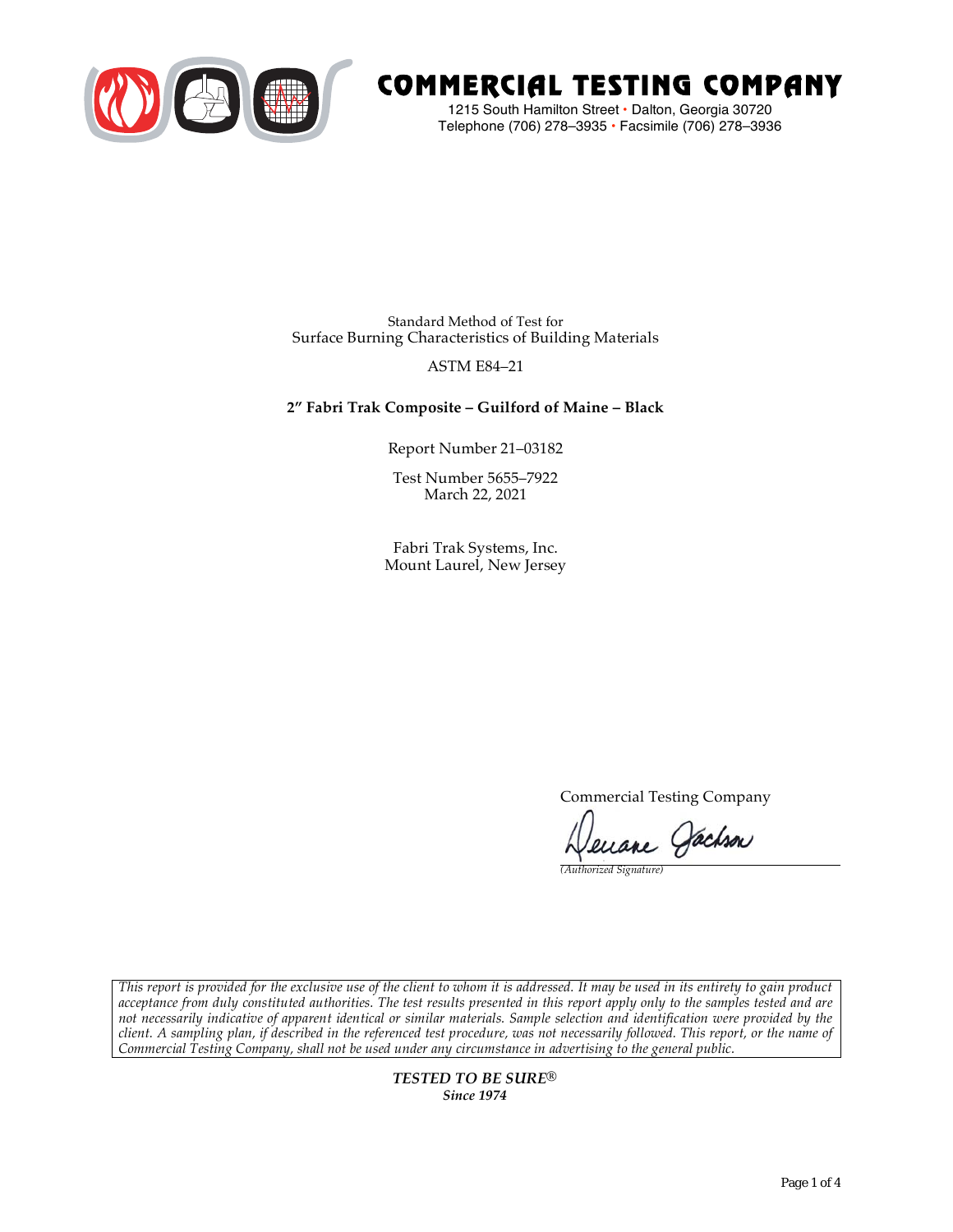## **INTRODUCTION**

This report is a presentation of results of a surface flammability test on a material submitted by Fabri Trak Systems, Inc., Mount Laurel, New Jersey.

The test was conducted in accordance with the ASTM International fire-test-response standard E84–21, *Surface Burning Characteristics of Building Materials*, sometimes referred to as the Steiner tunnel test. ASTM E84 is an American National Standard (ANSI) and has been approved for use by agencies of the Department of Defense. The ASTM E84 test method is the technical equivalent of UL No. 723. The test is applicable to exposed interior surfaces such as walls and ceilings. The test is conducted with the specimen in the ceiling position with the surface to be evaluated face down toward the ignition source. Thus, specimens shall either be self-supporting by its own structural quality, held in place by added supports along the test surface, or secured from the back side.

This standard is used to measure and describe the response of materials, products, or assemblies to heat and flame under controlled conditions, but does not by itself incorporate all factors required for firehazard or fire-risk assessment of the materials, products, or assemblies under actual fire conditions.

#### **PURPOSE**

The purpose of the test is to provide only the comparative measurements of surface flame spread and smoke development of materials with that of select grade red oak and fiber–reinforced cement board, Grade II, under specific fire exposure conditions with the smoke area of heptane used to establish the smoke-developed index. The test exposes a nominal 24-foot long by 20-inch wide test specimen to a controlled air flow and flaming fire adjusted to spread the flame along the entire length of a red oak specimen in  $5\frac{1}{2}$  minutes. During the 10-minute test duration, flame spread over the specimen surface are measured and recorded. Test results are calculated relative to red oak, which has an arbitrary rating of 100, and fiber–reinforced cement board, Grade II, which has a rating of 0. The 100 smoke-developed index is calculated using the smoke area of heptane.

The test results are expressed as Flame Spread Index and Smoke-Developed Index. The Flame Spread Index is defined in ASTM E176 as "a number or classification indicating a comparative measure derived from observations made during the progress of the boundary of a zone of flame under defined test conditions." The Smoke-Developed Index, a term specific to ASTM E84, is defined as "a number or classification indicating a comparative measure derived from smoke obscuration data collected during the test for surface burning characteristics." There is not necessarily a relationship between the two measurements.

The method does not provide for measurement of heat transmission through the surface tested, the effect of aggravated flame spread behavior of an assembly resulting from the proximity of combustible walls and ceilings, or classifying a material as noncombustible solely by means of a Flame Spread Index.

The zero reference and other parameters critical to furnace operation are verified on the day of the test by conducting a 10–minute test using 1/4–inch fiber–reinforced cement board, Grade II. Periodic tests using NOFMA certified 23/32–inch select grade red oak flooring provide data for the 100 flame spread reference with heptane providing data for calculating the 100 smoke-developed index. These procedures are more fully described in Section 7of the E84 Standard.

#### **TEST SAMPLE**

The test sample, selected by the client, was identified as **2" Fabri Trak Composite – Guilford of Maine – Black**, (Panel Composite: 2" Fiberglass, 2SFE.20, 2SJT.20, 5/8" Type X Gypsum Board). Three test panels, each measuring two feet wide by eight feet in length, were received. They were physically selfsupporting and required no additional sample preparation. The panels were transferred to storage racks and conditioned to equilibrium in an atmosphere with the temperature maintained at  $71 \pm 2$ °F and the relative humidity at  $50 \pm 5$  percent. For testing, the panels were placed end-to-end on the ledges of the tunnel furnace to make up the necessary 24-foot test sample and the test conducted with no auxiliary support mechanism.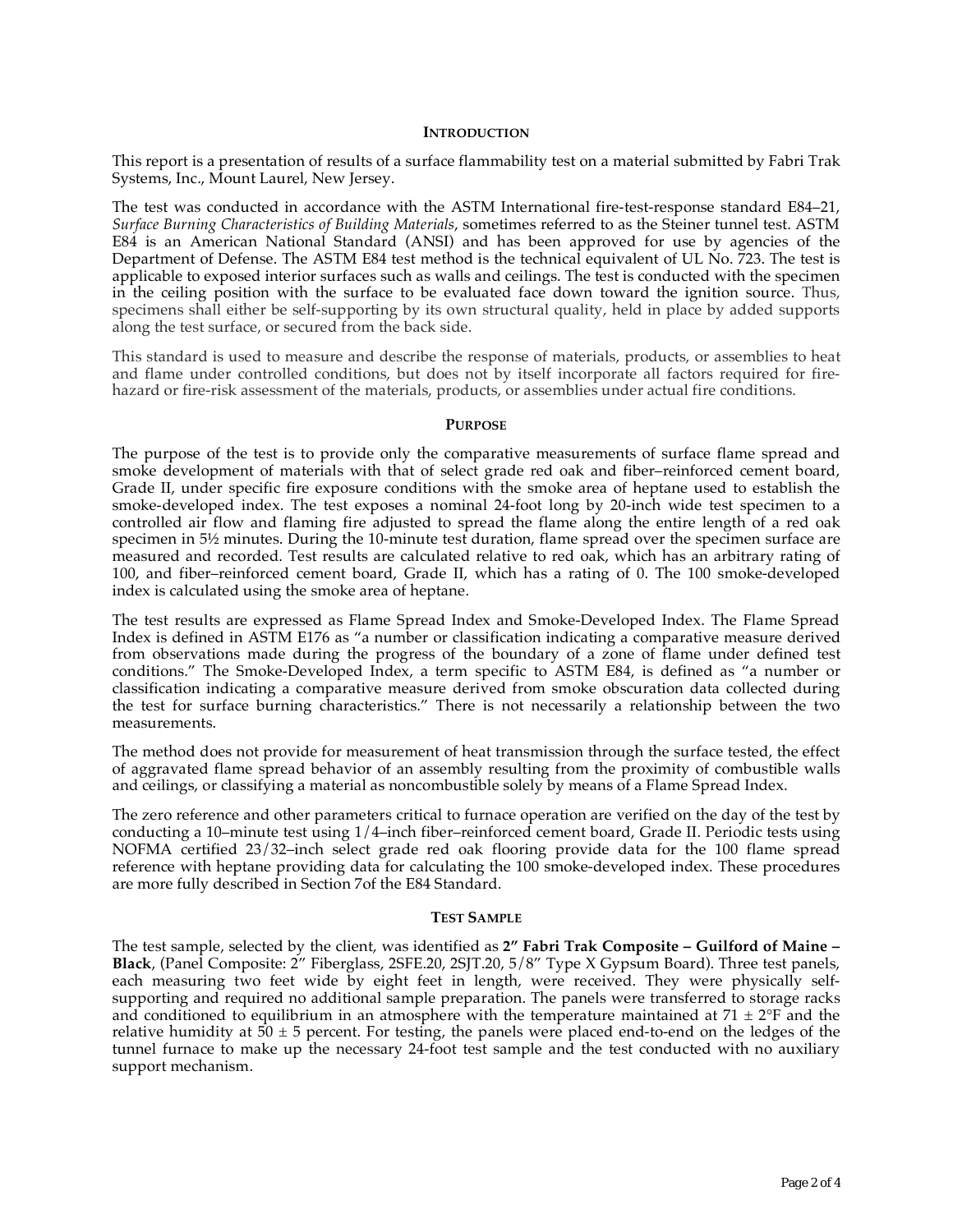## **TEST RESULTS**

The test results, calculated on the basis of observed flame propagation and the integrated area under the recorded smoke density curve, are presented below. The Flame Spread Index obtained in E84 is rounded to the nearest number divisible by five. Smoke-Developed Indices are rounded to the nearest number divisible by five unless the Index is greater than 200. In that case, the Smoke-Developed Index is rounded to the nearest 50 points. The rounding procedures are more fully described in Sections 9.1, 9.2, and X3 of the E84 Standard. The flame spread and smoke development data are presented graphically at the end of this report.

| <b>Test Specimen</b>                                          | Flame Spread Index | <b>Smoke-Developed Index</b> |
|---------------------------------------------------------------|--------------------|------------------------------|
| Fiber-Reinforced Cement Board, Grade II                       |                    |                              |
| Red Oak Flooring                                              | 100                |                              |
| Heptane, (HPLC) Grade                                         |                    | 100                          |
| 2" Fabri Trak Composite - Guilford of<br><b>Maine – Black</b> | 20                 | 250                          |

#### **OBSERVATIONS**

Specimen ignition over the burners occurred at 0.05 minute. Surface flame spread was observed to a maximum distance of 6.82 feet beyond the zero point at 8.23 minutes. The maximum temperature recorded during the test was 644°F. For information purposes, the actual (unrounded) Flame Spread and Smoke-Developed Indices were 21.5 and 244.3 respectively.

## **CLASSIFICATION**

The Flame Spread Index and Smoke-Developed Index values obtained by ASTM E84 tests are frequently used by code officials and regulatory agencies in the acceptance of interior finish materials for various applications. The most widely accepted classification system is described in the National Fire Protection Association publication NFPA 101 *Life Safety Code*, where:

| Class A | 0 – 25 Flame Spread Index             | 0 – 450 Smoke-Developed Index   |
|---------|---------------------------------------|---------------------------------|
|         | Class B $26 - 75$ Flame Spread Index  | $0 - 450$ Smoke-Developed Index |
|         | Class C $76 - 200$ Flame Spread Index | 0 – 450 Smoke-Developed Index   |

Class A, B, and C correspond to Type I, II, and III respectively in other codes. They do not preclude a material being otherwise classified by the authority of jurisdiction.